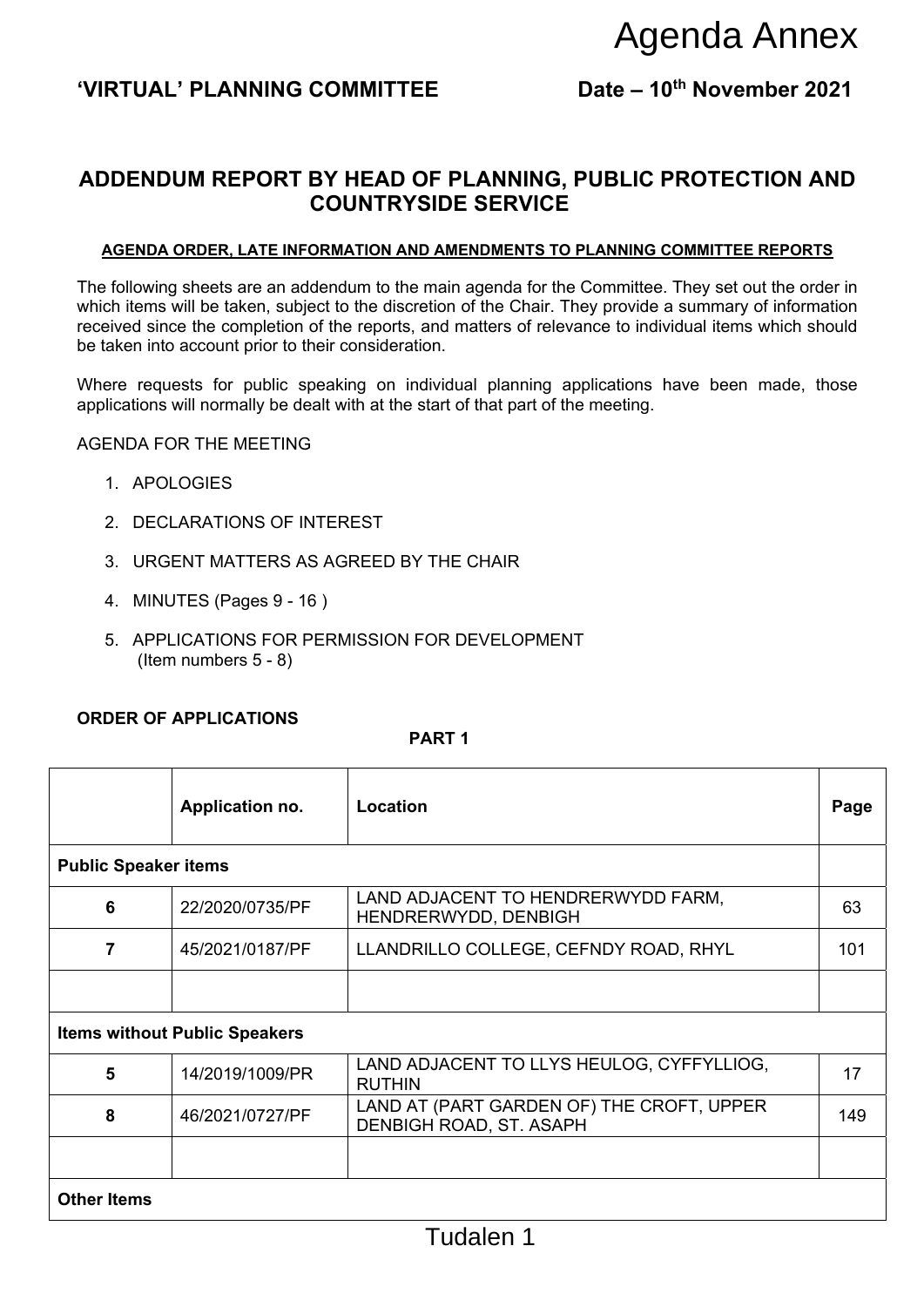| 9         | 40/2021/0309             | PLOT C7, ST. ASAPH BUSINESS PARK, ST. ASAPH                                                                                                                        | 181 |
|-----------|--------------------------|--------------------------------------------------------------------------------------------------------------------------------------------------------------------|-----|
| 10        | N/A                      | 'PLANNING FOR DARK NIGHT SKIES' -<br>SUPPLEMENTARY PLANNING GUIDANCE FOR<br>LIGHTING IN THE CLWYDIAN RANGE AND DEE<br>VALLEY AONB - REPORT ON PUBLIC CONSULTATIONS | 187 |
| Late item | *Update*<br>43/2020/0521 | LAND ADJACENT TO ALEXANDRA DRIVE, PRESTATYN                                                                                                                        | N/A |

# **PUBLIC SPEAKER ITEMS**

# **Item No.6 - Page 63**

**Code No.** 22/2020/0735/PF **Location:** Land adjacent to Hendrerwydd Farm, Hendrerwydd, Denbigh **Proposal:** Erection of a rural enterprise dwelling, installation of a private treatment plant and associated works

LOCAL MEMBERS: Cllr Huw O Williams

OFFICER RECOMMENDATION IS TO **REFUSE** 

Public Speaker: Against – None Public Speaker: For – Mr Ian Jones (Applicant)

-----------------------------------------------------------------------------------------------------------------------------

### **ADDITIONAL INFORMATION:** None

**OFFICER NOTES:** None

### **Item No.7 - Page 101**

**Code No.** 45/2021/0187/PF **Location:** Llandrillo College, Cefndy Road, Rhyl **Proposal:** Change of use of land and erection of a Further Education Engineering Centre building, formation of a new vehicular access, construction of an internal site access road and car park, together with landscaping and associated works

LOCAL MEMBERS: Councillors Ellie Chard (C) and Jeanette Chamberlain Jones

OFFICER RECOMMENDATION IS TO **GRANT** 

Public Speaker: Against – None Public Speaker: For – Mr Lawrence Wood (Applicant)

# Tudalen 2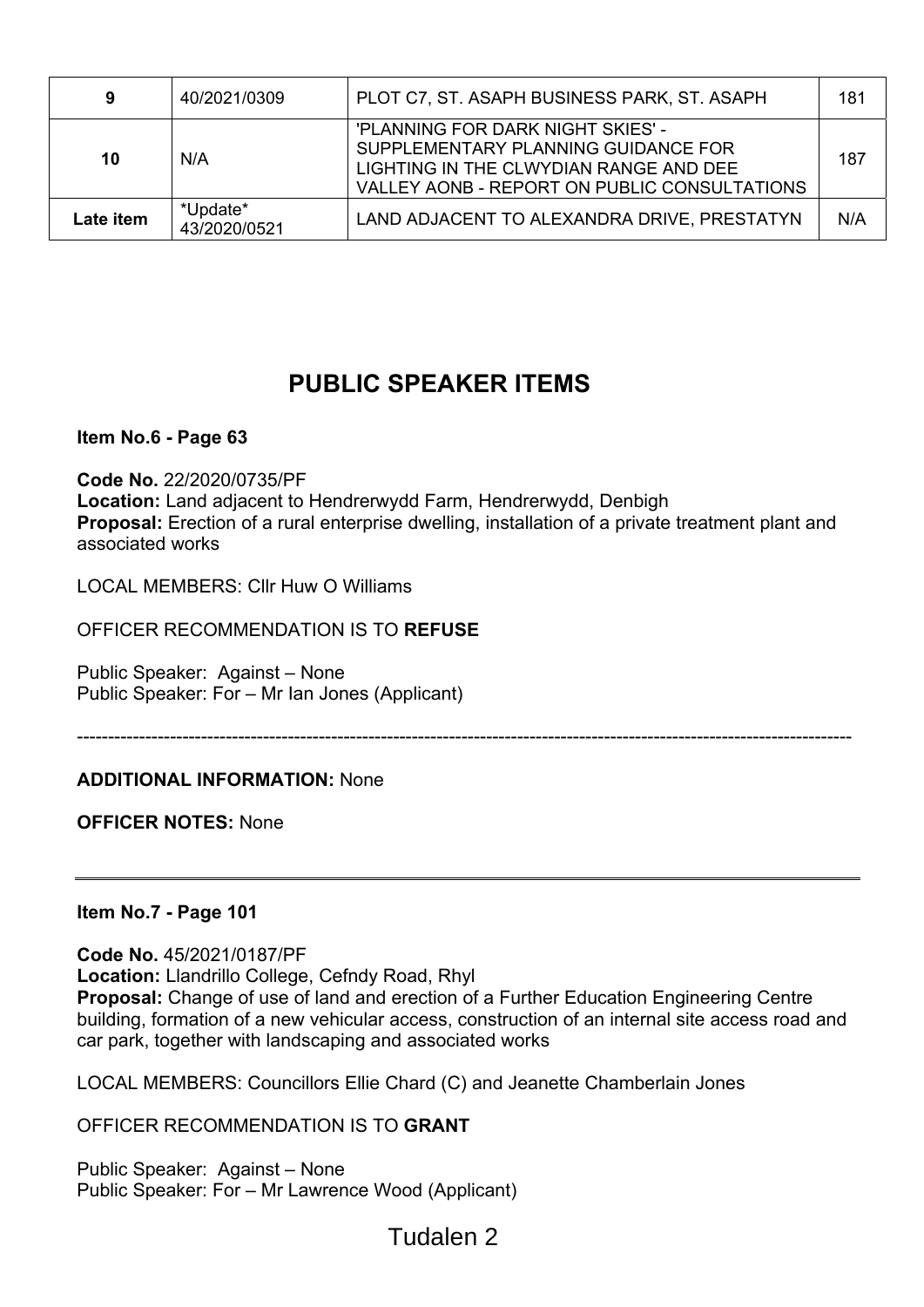# **ADDITIONAL INFORMATION:**

Email from Applicants agent to briefly outline the potential consequences of a flood event for the College Site as a whole:

-----------------------------------------------------------------------------------------------------------------------------

*The whole of the College Site is set at a broadly similar level and any flooding of the proposed Engineering Centre building would also be likely to affect the remainder of the Site to a similar degree. In addition, the proposed Engineering Centre building will be dependent upon management, catering and other facilities and services that are provided elsewhere on the College Site. Under these circumstances, not only the proposed Engineering Centre building but also the remainder of the College Site would be closed in the event of a significant flood incident.* 

*Furthermore, if the College Site was to be affected by a significant flood incident, the Manweb sub-station located at the rear of the Site is likely to be inundated, resulting in a loss of electricity to the entire Site. This too would require the closure of the entire College Site until the electrical supply is restored.* 

*Thus, whilst the potential flooding of the proposed Engineering Centre building is, in itself, a cause for major concern, this is a risk that already affects the entire College Site. The College's Emergency Flood Plan responds to these existing risks in an appropriate manner, in order to ensure that all persons present on the Site can be evacuated safely in the event of a potential flooding incident.* 

# **LATE CONSULTATION RESPONSES:**

## NRW final response:

Our previous response remains valid. As it is for your Authority to determine whether the risks and consequences of flooding can be managed in accordance with TAN15, we recommend you consider consulting other professional advisors on matters such as emergency plans, procedures and measures to address structural damage that may result from flooding. Please note, we do not normally comment on or grant the adequacy of flood emergency response plans and procedures accompanying development proposals, as we do not carry out these roles during a flood. Our involvement during a flood emergency would be limited to delivering flood warnings to occupants/users.

# Emergency Planning

Thank you for the opportunity to comment on the above document. The North Wales Councils Regional Emergency Planning Service (NWC-REPS) would like to make a number of 'Generic' Observations (applicable to all sites) regarding access and evacuation at sites considered to be at risk of flood.

Information on the registration process for Natural Resources Wales Flood Warnings and the completion of Community and Personal Flood Plans is also listed.

Please note that, whilst the North Wales Councils Regional Emergency Planning Service (together with other professional partners including Natural Resources Wales and the Emergency Services) are always willing to provide advice and guidance on Site or Property Flood Plans (i.e. Community Flood Management Plans) they will not 'Rubber Stamp' or 'Sanction' these plans as this is the legal responsibility of the Site / Property Owner and not the Local Authority.

The following Observations are made: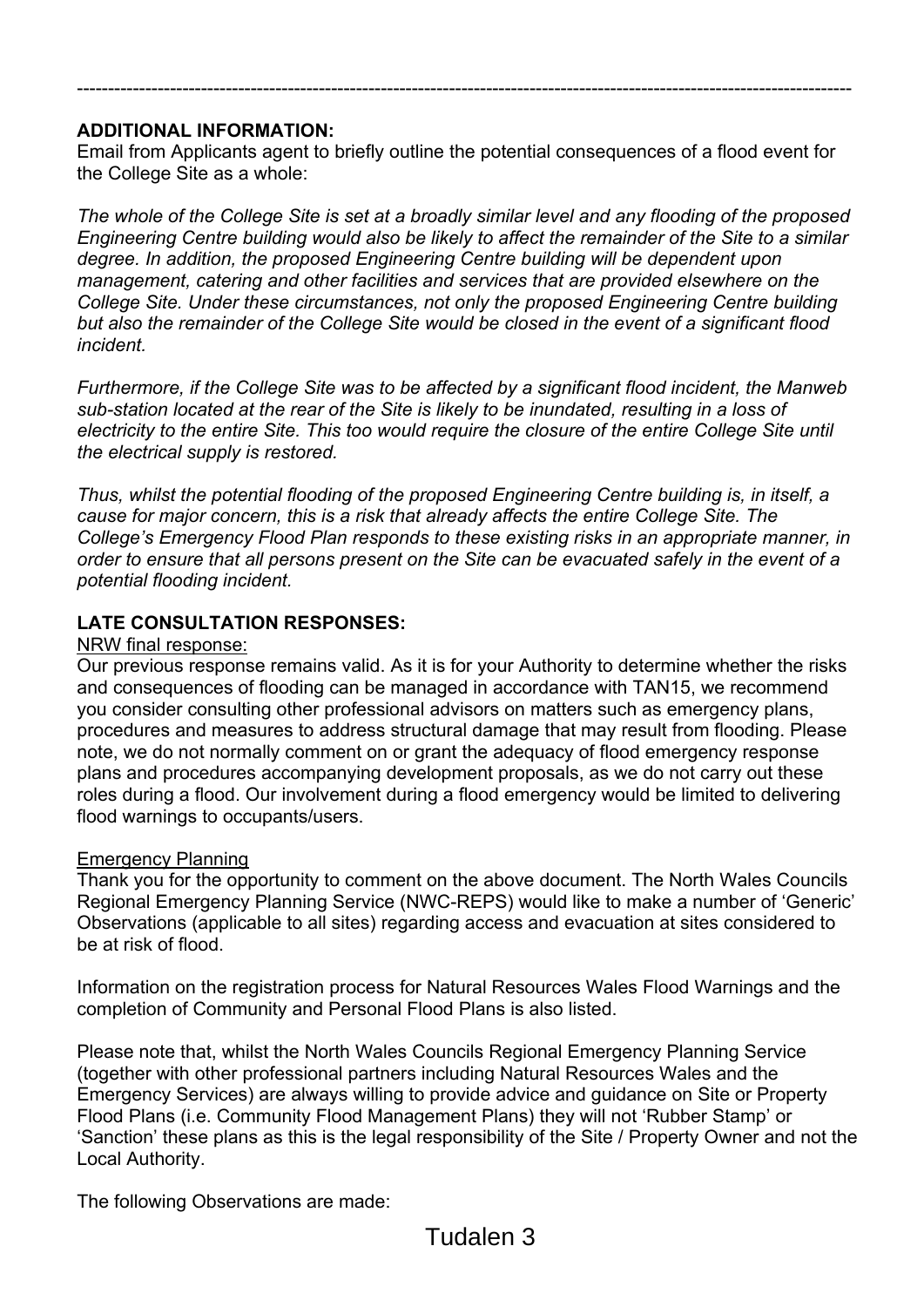Working with partners in the North Wales Local Resilience Forum, NWC-REPS has very robust contingency plans in place including Severe Weather, Evacuation & Shelter, and Humanitarian Assistance.

Whilst NWC-REPS acts on behalf of the 6 North Wales Local Authorities who are a Category 1 (Main) Responder (Civil Contingencies Act 2004 refers) the Authority acts in support of the Emergency Services and responds to their requests NWC-REPS has no legal authority to instruct or advise people to evacuate.

The Police coordinate the emergency response and not the Local Authority. During a severe weather incident (including flooding) NWC-REPS and the Local Authorities will concentrate their efforts in supporting those individuals who are unable to protect their properties (i.e. vulnerable clients, the elderly and infirm). Able bodied house / building owners are expected to make prior arrangements to protect their properties, including the purchase of commercially available flood defence products.

Property holders who believe that their properties are likely to flood should register for free Natural Resources Wales (NRW) 'Flood Warning Service' messages. Further information on this and registration details can be found on the NRW website at the following link: Any Community or private individual that believes they are at risk of flood is encouraged to complete a 'Community Flood Plan' or 'Personal Flood Plan' and templates and guidance instructions can be found on the NRW website at the following link: https://cdn.naturalresources.wales/media/1899/personal-flood-plan.pdf.

# **OFFICER NOTES:** None

# **ITEMS WITHOUT PUBLIC SPEAKERS**

**Item No.5 - Page 17** 

**Code No.** 14/2019/1009/PR **Location:** Land adjacent to Llys Heulog, Cyffylliog, Ruthin **Proposal:** Details of the appearance, landscaping, layout and scale of 7 no. dwellings submitted in accordance with condition no. 1 of outline permission code no.14/2019/0233 (Reserved Matters application)

LOCAL MEMBERS: Cllr Joseph Welch (c)

OFFICER RECOMMENDATION IS TO **GRANT** 

#### ----------------------------------------------------------------------------------------------------------------------------- **LATE REPRESENTATIONS:** None

**OFFICER NOTES:** None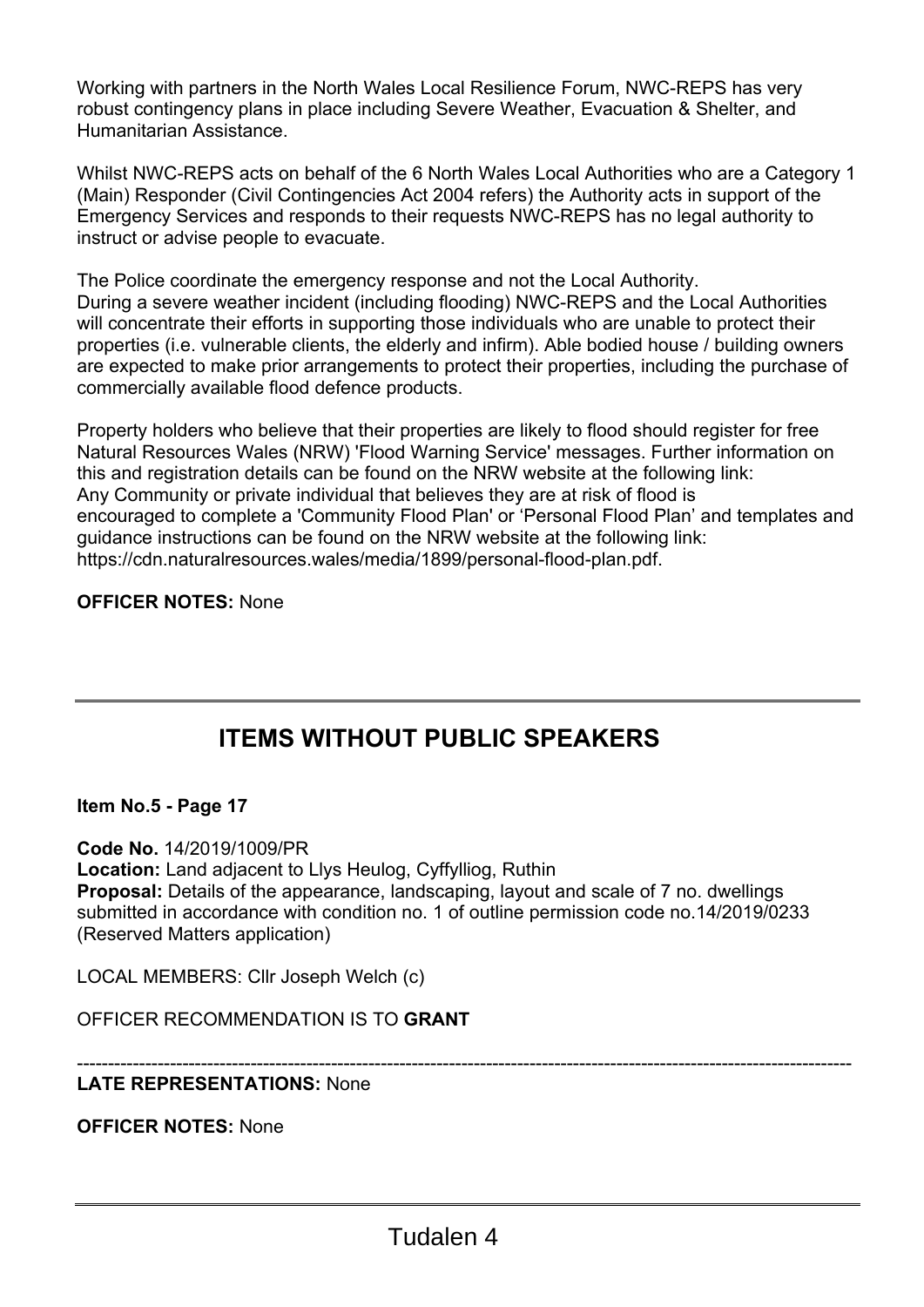## **Item No.8 - Page 149**

**Code No.** 46/2021/0727/PF **Location:** Land at (part garden of) The Croft, Upper Denbigh Road, St, Asaph **Proposal:** Erection of 1 no. detached dwelling and associated works

LOCAL MEMBERS: Cllr Andrew Thomas

OFFICER RECOMMENDATION IS TO **GRANT** 

## **LATE REPRESENTATIONS:** None

**OFFICER NOTES:** Correction – condition 4 should read:

"4. No first floor windows additional to those shown on the approved plans shall be inserted at any time in the dwelling hereby approved, unless otherwise agreed in writing by the Local Planning Authority."

-----------------------------------------------------------------------------------------------------------------------------

# **OTHER ITEMS**

**Item No.9 - Page 181** 

**Code No.** 40/2021/0309 **Location:** Plot C7, St Asaph Business Park, St Asaph **Proposal:** Erection of a 198 bed Registered Care Home (Use Class C2), landscaping, parking facilities and associated works on the St Asaph Business Park.

**Proposed planning conditions, following the resolution of Members to grant planning permission for the above, subject to approval of planning conditions.**  -----------------------------------------------------------------------------------------------------------------------------

**LATE REPRESENTATIONS:**  N/A

**OFFICER NOTES:** Correction – condition 1 should read:

"1. The development to which this permission relates shall be begun no later than 10th November 2026"

**Item No. 10 - Page 187**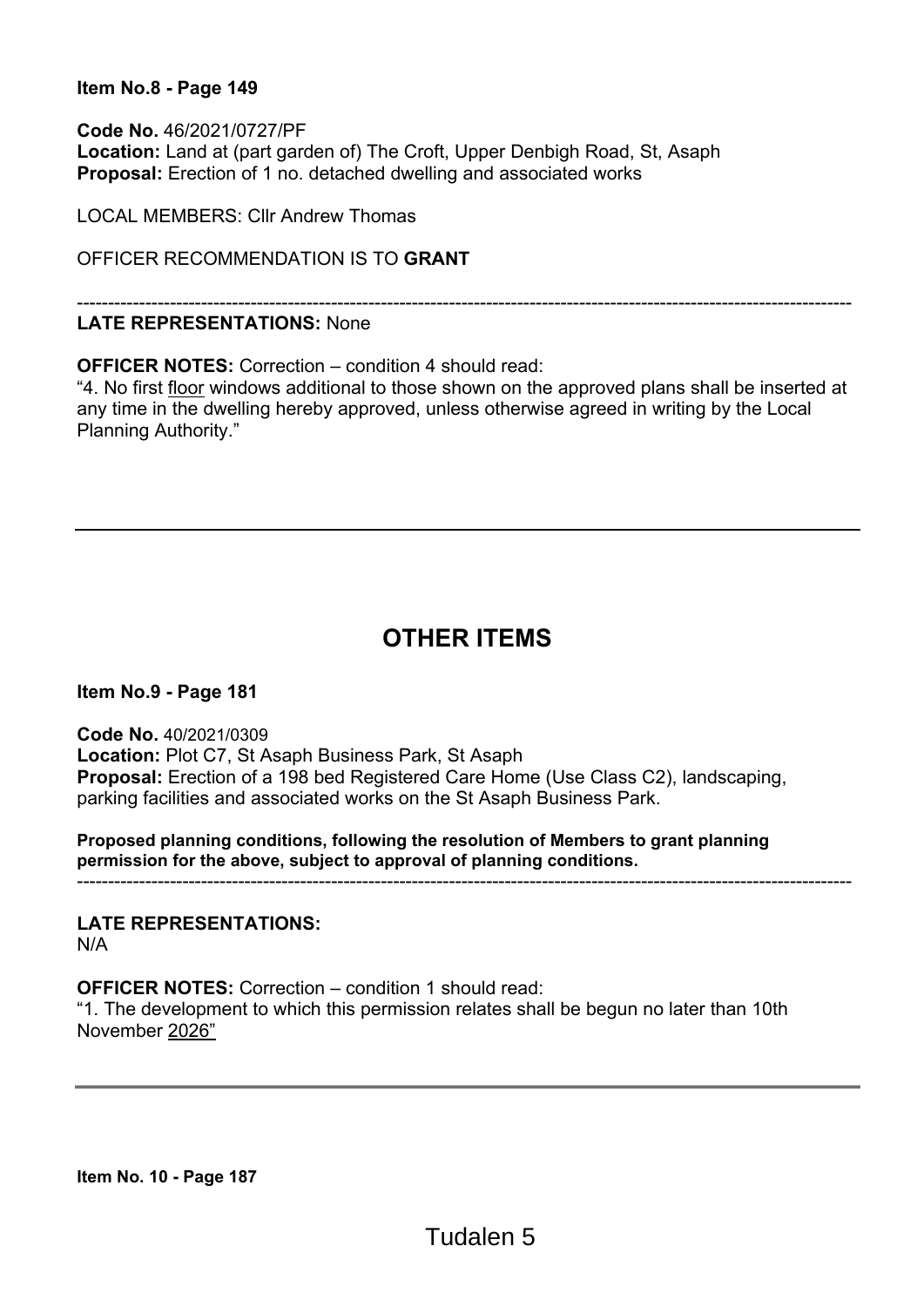'Planning for Dark Night Skies' - Supplementary Planning Guidance for lighting in the Clwydian Range and Dee Valley AONB – Report on Public Consultations

-----------------------------------------------------------------------------------------------------------------------------

**LATE REPRESENTATIONS:**  N/A

**OFFICER NOTES:** None

**Late Item** 

# **Member Update on application 43/2020/0521**

**Proposal:** Erection of 102 affordable dwellings, associated roads, open space, landscaping and infrastructure (re-submission of planning application 44/2019/0629) **Location:** Land Adjacent To, Alexandra Drive, Prestatyn

-----------------------------------------------------------------------------------------------------------------------------

# **LATE REPRESENTATIONS:**

N/A

### **OFFICER NOTES:**

Members will recall that at the June Planning Committee it was resolved to grant planning permission for the above proposal. Following that resolution, the Welsh Government put a 'Holding Direction' in place to prevent the Council from issuing the decision until such time as it had considered whether the application should be called in for a decision by Ministers.

This is an informative to notify members of Welsh Government's decision to **not** call-in the planning application above for determination by Welsh Ministers. The Local Planning Authority can now continue to process the application with a view to issuing the planning decision once a Section 106 legal agreement has been signed.

Members are further advised that in regard to the terms of the S106, a previous requirement for monies towards highway improvements is no longer required as the works have already been carried out. The other terms of the agreement are still required.

Upon completion of the section 106 agreement, the Certificate of Decision will be released.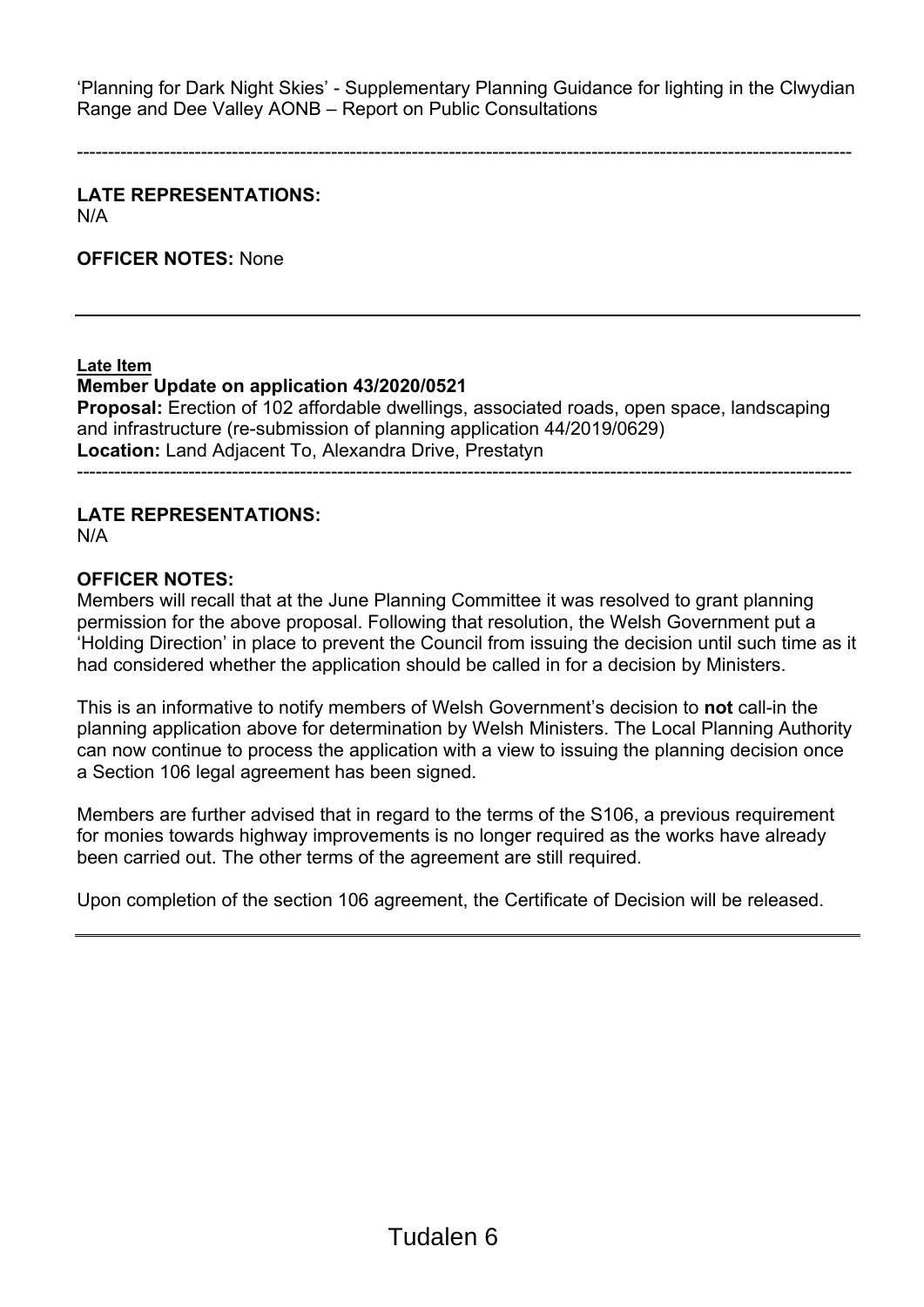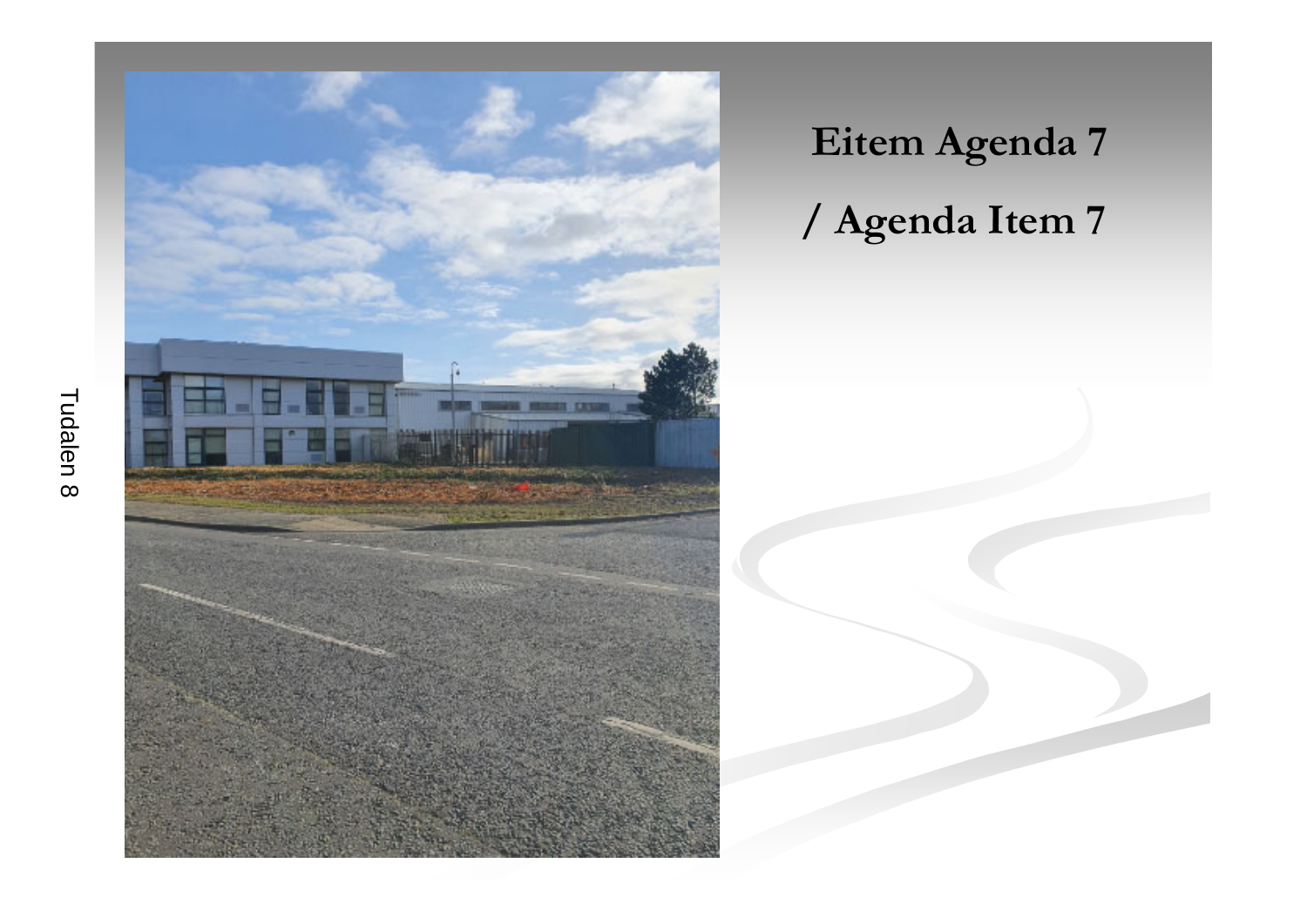